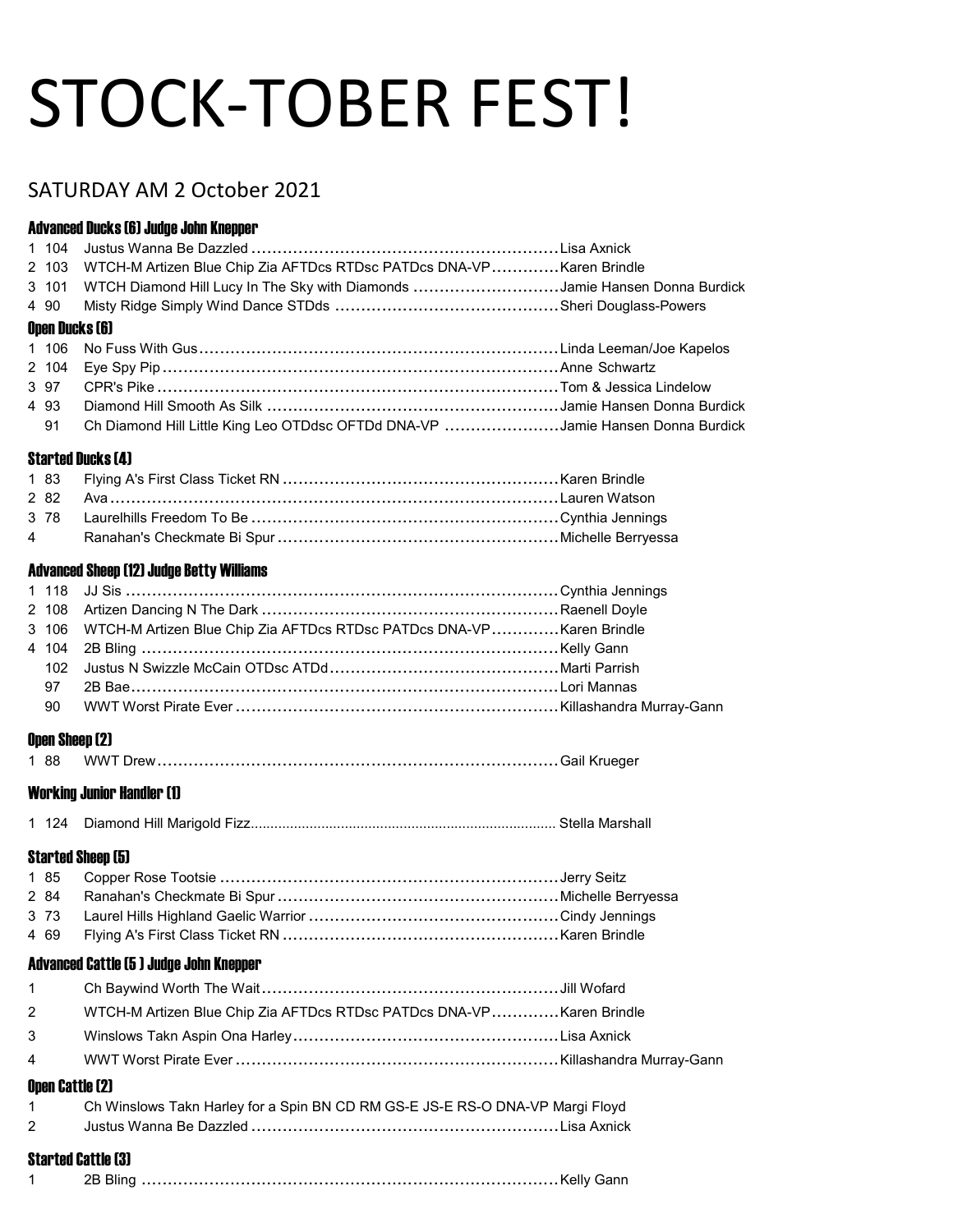| HIGH SCORING AUSSIE IN TRIAL: Artizen Dancing N The Dark  Raenell Doyle |  |
|-------------------------------------------------------------------------|--|
|                                                                         |  |

# SATURDAY PM 2 October 2021

# Advanced Ducks (5) Judge Betty Williams

|  | 2 106 WTCH-M Artizen Blue Chip Zia AFTDcs RTDsc PATDcs DNA-VPKaren Brindle       |  |
|--|----------------------------------------------------------------------------------|--|
|  |                                                                                  |  |
|  |                                                                                  |  |
|  | Open Ducks (5)                                                                   |  |
|  |                                                                                  |  |
|  |                                                                                  |  |
|  | 3 Ch Diamond Hill Little King Leo OTDdsc OFTDd DNA-VP Jamie Hansen Donna Burdick |  |

Ragtimes Carbonated ................................................................ Stacie Oehlerich/Summer Jewel

#### Started Ducks (5)

#### Advanced Sheep (13) Judge John Knepper

|  | 1 113 WTCH-M Artizen Blue Chip Zia AFTDcs RTDsc PATDcs DNA-VPKaren Brindle |  |
|--|----------------------------------------------------------------------------|--|
|  |                                                                            |  |
|  |                                                                            |  |
|  |                                                                            |  |
|  |                                                                            |  |
|  |                                                                            |  |
|  |                                                                            |  |

#### Open Sheep (4)

|  | 3 Ch Winslows Takn Harley for a Spin BN CD RM GS-E JS-E RS-O DNA-VP. Margi Floyd |  |
|--|----------------------------------------------------------------------------------|--|
|  |                                                                                  |  |

#### Working Junior Handler (1)

|--|--|--|

# Started Sheep (5)

# Advanced Cattle (5) Judge Betty Williams

| $1 \quad \blacksquare$ |                                                                        |  |
|------------------------|------------------------------------------------------------------------|--|
|                        |                                                                        |  |
|                        |                                                                        |  |
|                        | 4 WTCH-M Artizen Blue Chip Zia AFTDcs RTDsc PATDcs DNA-VPKaren Brindle |  |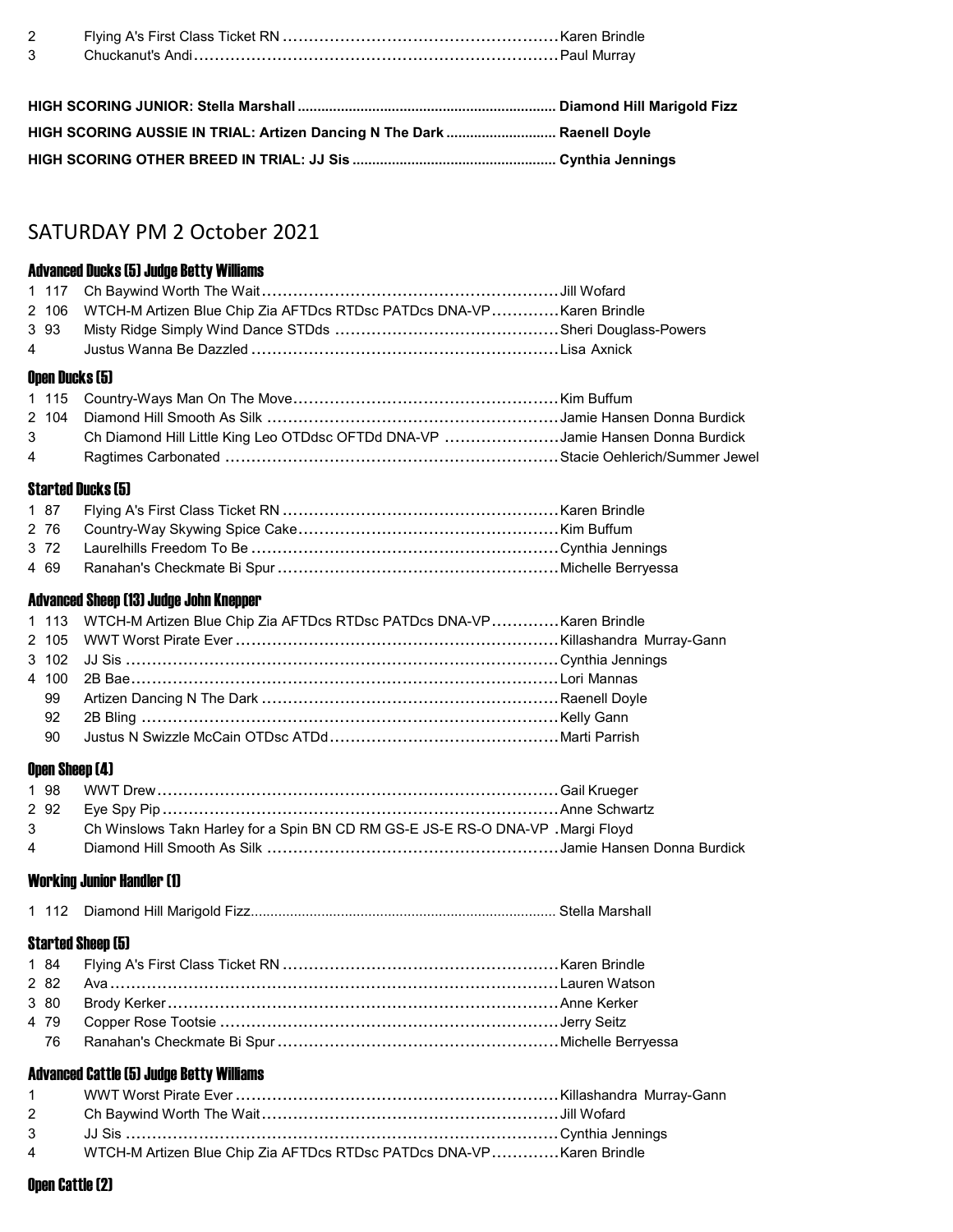Ch Winslows Takn Harley for a Spin BN CD RM GS-E JS-E RS-O DNA-VP . Margi Floyd

Justus Wanna Be Dazzled ........................................................... LisaAxnick

#### Started Cattle (4)

| HIGH SCORING AUSSIE IN TRIAL: Ch Baywind Worth The Wait Jill Wofard               |  |
|-----------------------------------------------------------------------------------|--|
| HIGH SCORING OTHER BREED IN TRIAL: WWT Worst Pirate Ever Killashandra Murray-Gann |  |

# SUNDAY AM 3 October 2021

#### Advanced Ducks (9) Judge Betty Williams

|  | 2 117 WTCHx Chuckanut Jewel of Gemstone OFTDsc RTDcs PATDscJan Wesen       |  |
|--|----------------------------------------------------------------------------|--|
|  | 3 116 WTCH-M Artizen Blue Chip Zia AFTDcs RTDsc PATDcs DNA-VPKaren Brindle |  |
|  |                                                                            |  |
|  |                                                                            |  |

#### Open Ducks (4)

#### Started Ducks (3)

#### Advanced Sheep (13) Judge John Knepper

|                | 2 113 WTCHm Double V Cedar of Chuckanut OFTDs AFTDc RTDcs, PATDsc Jan Wesen |                             |
|----------------|-----------------------------------------------------------------------------|-----------------------------|
|                |                                                                             |                             |
|                | 4 111 WTCH-M Artizen Blue Chip Zia AFTDcs RTDsc PATDcs DNA-VPKaren Brindle  |                             |
| 110            |                                                                             |                             |
| 109            |                                                                             |                             |
| 109            | Ch Baywind Worth The Wait……………………………………………………………Jill Wofard                 |                             |
| 104            | WTCHx Chuckanut Jewel of Gemstone OFTDsc RTDcs PATDscJan Wesen              |                             |
| 97             |                                                                             |                             |
| 88             | WTCH Diamond Hill Lucy In The Sky with Diamonds Jamie Hansen Donna Burdick  |                             |
| Open Sheep (2) |                                                                             |                             |
|                | $\triangle$ 404 Dispersed Hill Cossation As Cille                           | tanain Hamaan Danna Dundiak |

### 104 Diamond Hill Smooth As Silk ........................................................ Jamie Hansen Donna Burdick

#### Working Junior Handler (1)

|--|--|--|

#### Started Sheep (4)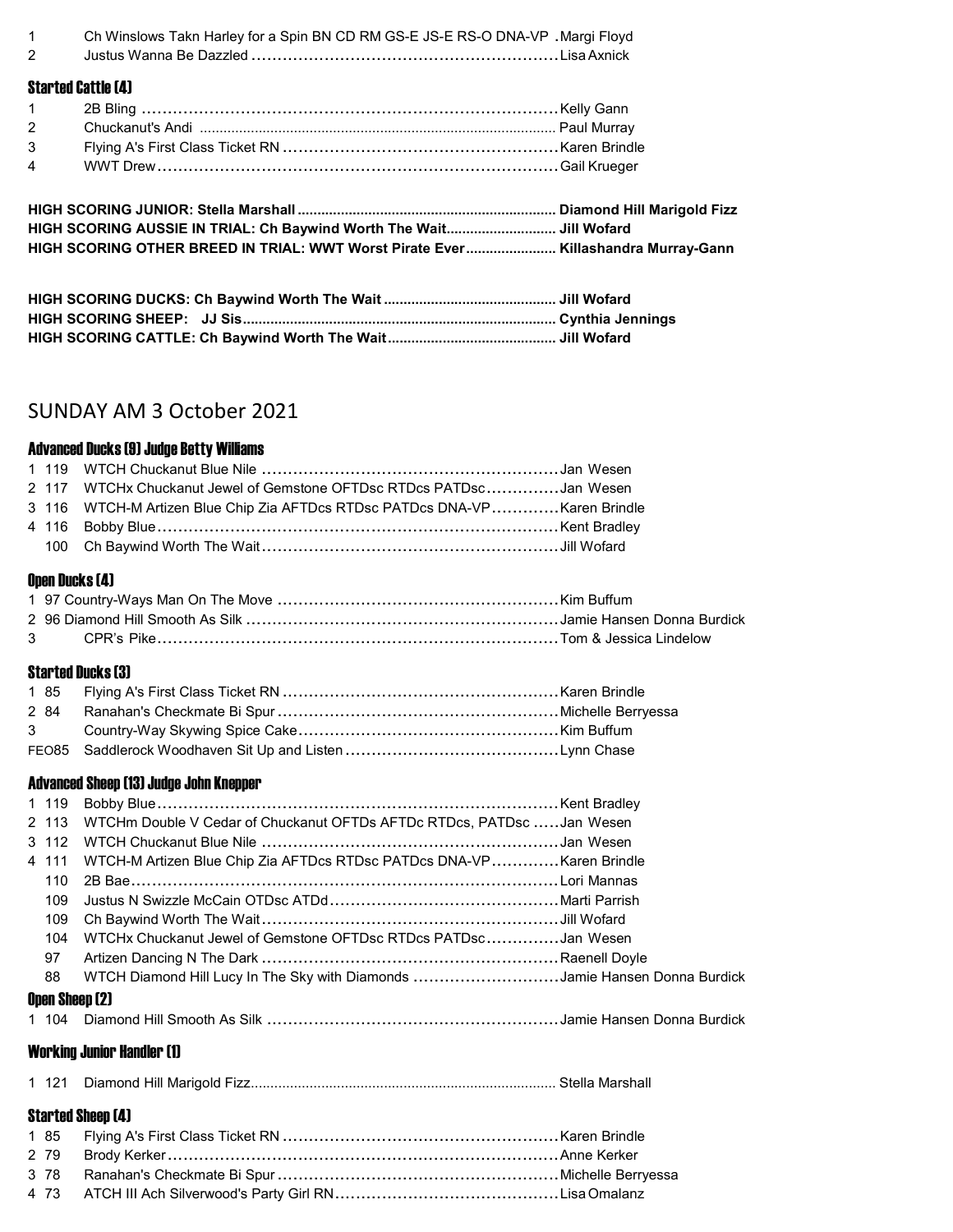| 1 105<br>2<br>3<br>4                  | Advanced Cattle (7) Judge Betty Williams<br>WTCHm Double V Cedar of Chuckanut OFTDs AFTDc RTDcs, PATDsc Jan Wesen<br>WTCHx Chuckanut Jewel of Gemstone OFTDsc RTDcs PATDscJan Wesen<br>WTCH-M Artizen Blue Chip Zia AFTDcs RTDsc PATDcs DNA-VPKaren Brindle |  |  |
|---------------------------------------|-------------------------------------------------------------------------------------------------------------------------------------------------------------------------------------------------------------------------------------------------------------|--|--|
| Open Cattle (2)<br>1<br>$\mathcal{P}$ | Ch Winslows Takn Harley for a Spin BN CD RM GS-E JS-E RS-O DNA-VP . Margi Floyd                                                                                                                                                                             |  |  |
| $\mathcal{P}$<br><b>FEO</b>           | <b>Started Cattle [2]</b>                                                                                                                                                                                                                                   |  |  |
|                                       |                                                                                                                                                                                                                                                             |  |  |

# HIGH SCORING OTHER BREED IN TRIAL: Bobby Blue ........................................... Kent Bradley

# SUNDAY PM 3 October 2021

#### Advanced Ducks (8) Judge John Knepper

|  | 3 109 WTCHx Chuckanut Jewel of Gemstone OFTDsc RTDcs PATDscJan Wesen       |  |
|--|----------------------------------------------------------------------------|--|
|  | 4 109 WTCH-M Artizen Blue Chip Zia AFTDcs RTDsc PATDcs DNA-VPKaren Brindle |  |
|  | 107 WTCHm Double V Cedar of Chuckanut OFTDs AFTDc RTDcs, PATDsc Jan Wesen  |  |

# Open Ducks (3)

3 103 Ch Diamond Hill Little King Leo OTDdsc OFTDd DNA-VP .....................Jamie Hansen Donna Burdick

### Started Ducks (3)

# Advanced Sheep (12) Judge Betty Williams

|  | 3 117 WTCHx Chuckanut Jewel of Gemstone OFTDsc RTDcs PATDscJan Wesen     |  |
|--|--------------------------------------------------------------------------|--|
|  |                                                                          |  |
|  | 114 WTCH-M Artizen Blue Chip Zia AFTDcs RTDsc PATDcs DNA-VPKaren Brindle |  |
|  |                                                                          |  |
|  |                                                                          |  |
|  |                                                                          |  |
|  |                                                                          |  |

#### Open Sheep (1)

No QS

#### Started Sheep (4)